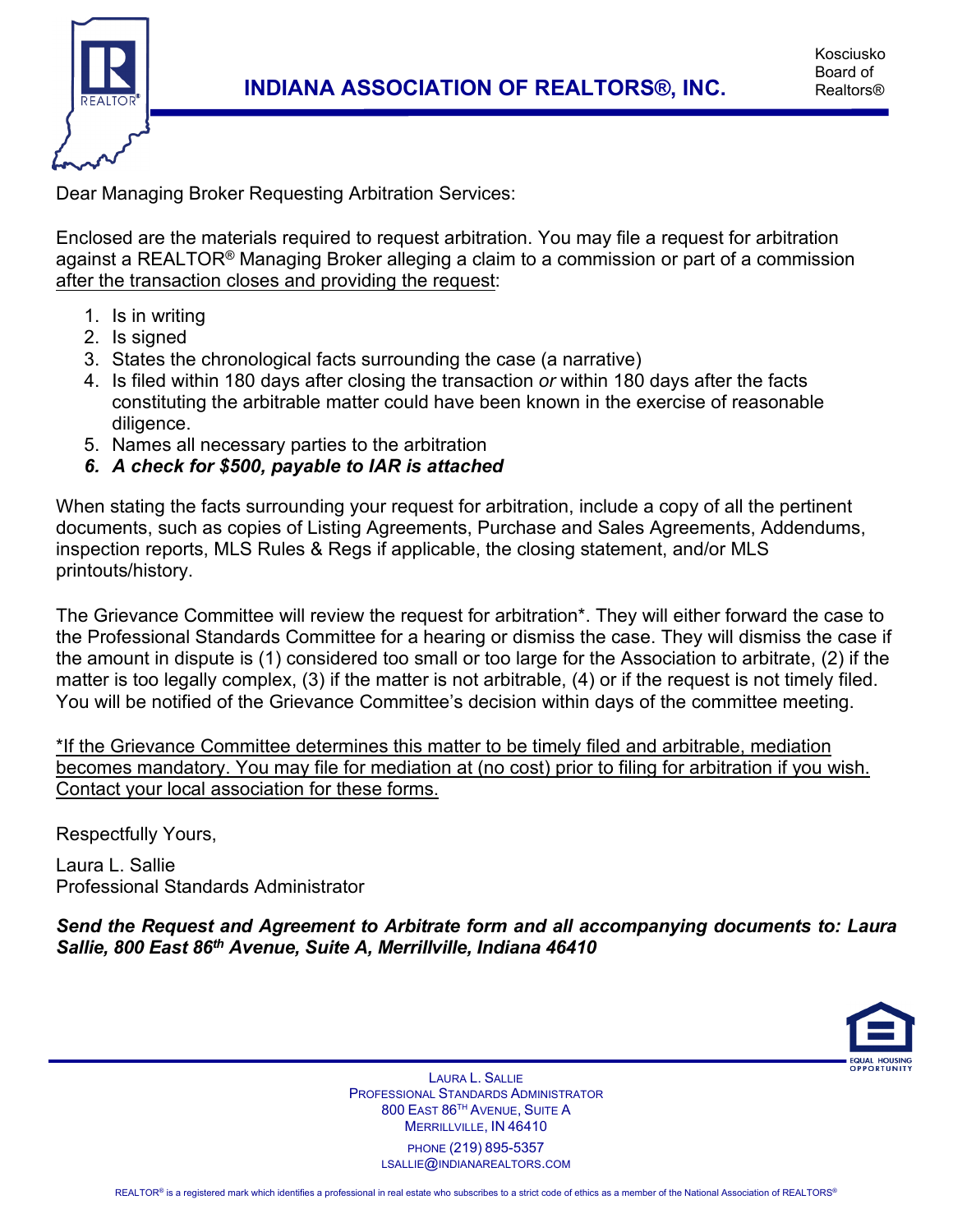

## REQUEST AND AGREEMENT TO ARBITRATE Form #A-1

 $\frac{Case \#}{(Office \: Use \: Only)}$ 

1. The undersigned, by becoming and remaining a member of the Indiana Association of REALTORS® has previously consented to arbitration through the Association under its rules and regulations.

2. I am informed that each person named below is a member in good standing of the Indiana Association of REALTORS® or was a member of said Association of REALTORS® at the time the dispute arose.



LAURA L. SALLIE PROFESSIONAL STANDARDS ADMINISTRATOR 800 EAST 86TH AVENUE, SUITE A MERRILLVILLE, IN 46410 PHONE (219) 895-5357

LSALLIE@INDIANAREALTORS.COM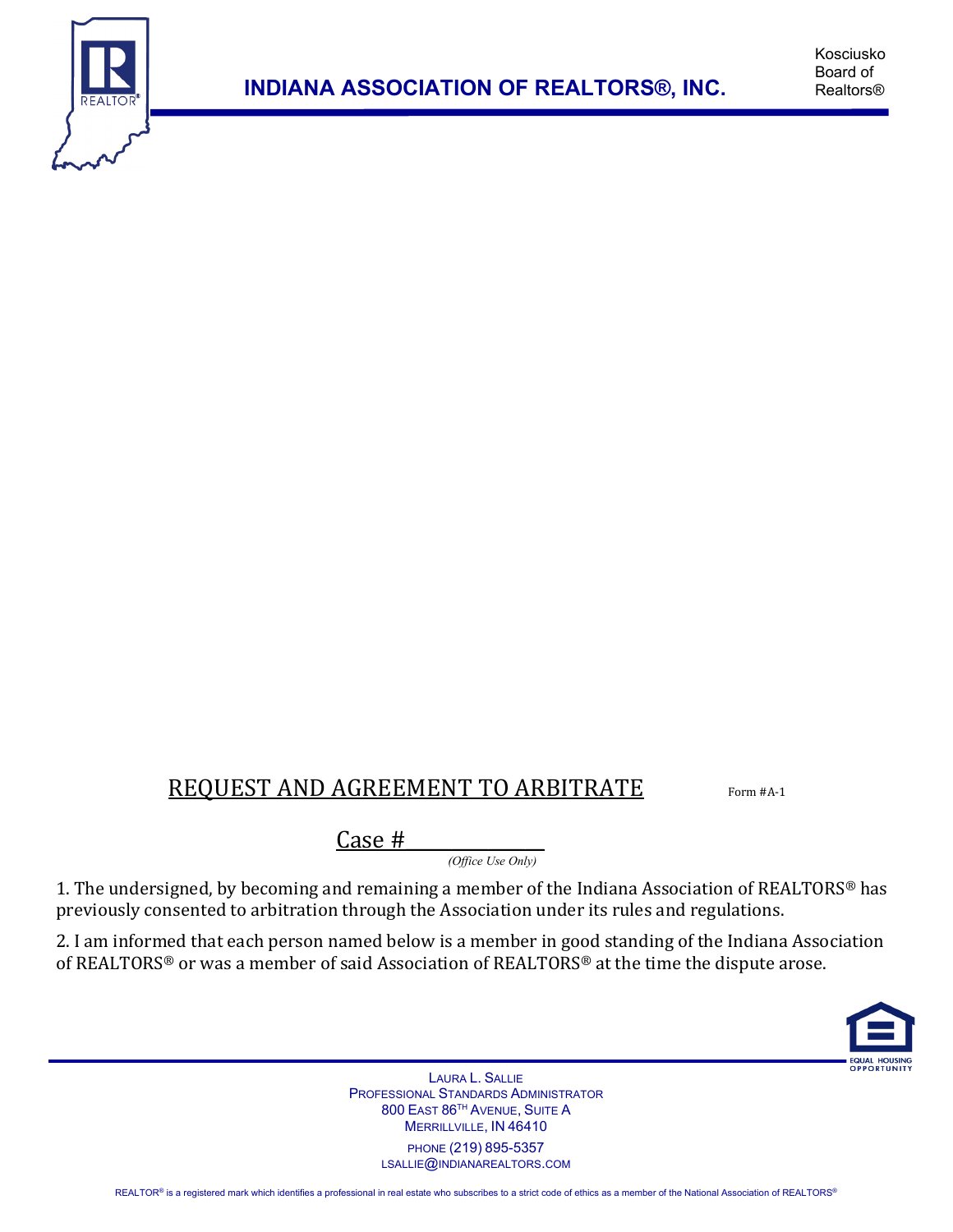

3. A dispu**te to said Aux SSOCIATION OF REALTORS®, INC.** 17 of the Code infra Board of Ethics exists between me (or my firm) and (List all persons and/or firms you

as respondents to this arbitration):

\_\_\_\_\_\_\_\_\_\_\_\_\_\_\_\_\_\_\_\_\_\_\_\_\_\_\_\_\_\_\_\_\_\_\_\_\_\_\_\_\_\_\_\_\_\_\_\_\_\_\_\_\_\_\_\_\_\_, \_\_\_\_\_\_\_\_\_\_\_\_\_\_\_\_\_\_\_\_\_\_\_\_\_\_\_\_\_\_\_\_\_\_\_\_\_\_\_\_\_\_\_\_\_\_\_\_\_\_\_\_\_\_\_\_\_\_\_\_\_ Managing Broker Firm

4. There is due, unpaid and owing to me (or I retain) from the above named persons the sum of

\$\_\_\_\_\_\_\_\_\_\_\_\_\_\_\_\_\_\_\_\_\_\_. My claim is predicated upon the statement attached.

The disputed funds are currently held by \_

*Parties are strongly encouraged to provide any and all documents and evidence they intend to introduce during the hearing to the association 21 days prior to the day of the hearing so the Administrator can provide copies to the other party and the Hearing Panel. Providing documents and evidence in advance can expedite the hearing process and prevent costly, unnecessary continuances.*

5. I request and consent to arbitration through the Association in accordance with its *Code of Ethics and Arbitration Manual* (alternatively, "in accordance with the professional standards procedures set forth in the bylaws of the Association"). I agree to abide by the arbitration award and, if I am the non-prevailing party, to, within ten (10) days following transmittal of the award, either (1) pay the award to the party named in the award, or (2) deposit the funds with the Professional Standards Administrator to be held in an escrow or trust account maintained for this purpose. Failure to satisfy the award or to deposit the funds in the escrow or trust account within this time period may be considered a violation of a membership duty and may subject the member to disciplinary action at the discretion of the Executive Committee of the IAR Board of Directors consistent with Section 53, The Award, Code of Ethics and Arbitration Manual.

*In the event I do not comply with the arbitration award and it is necessary for any party to this arbitration to obtain judicial confirmation and enforcement of the arbitration award against me, I agree to pay the party obtaining such confirmation the costs and reasonable attorney's fees incurred in obtaining such confirmation and enforcement***.** 

## 6. **I enclose my check in the amount of \$500.00 for the arbitration filing fee.\***

*\*NOT TO EXCEED \$500.00*

7. I understand that I may be represented by legal counsel, and that I should give written notice no less than 15 days before the hearing of the name, address, and phone number of my attorney to the Association. Failure to provide this notice may result in a continuance of the hearing, if the Hearing Panel determines that the rights of the other party require representation.



Kosciusko

LAURA L. SALLIE PROFESSIONAL STANDARDS ADMINISTRATOR 800 EAST 86TH AVENUE, SUITE A MERRILLVILLE, IN 46410

PHONE (219) 895-5357 LSALLIE@INDIANAREALTORS.COM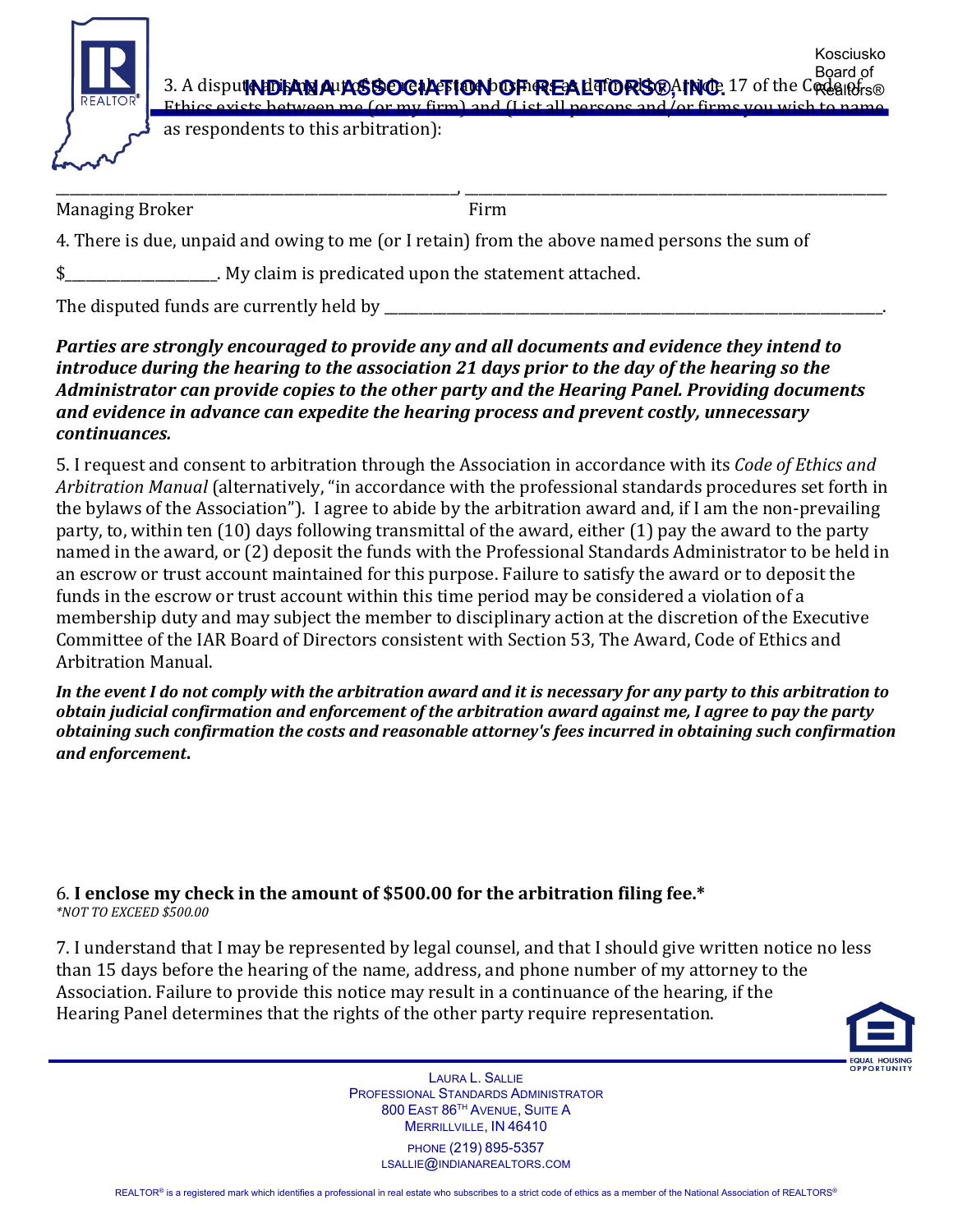

## *All parties appearing at a hearing may be called as a witness without advance notice.*

9. I declare that this application and the allegations contained herein are true and correct to the best of my knowledge and belief and this request for arbitration is filed within 180 days after the closing of the transaction, or within 180 days after the facts constituting the arbitrable matter could have been known in the exercise of reasonable diligence, whichever is later.

\_\_\_\_\_\_\_\_\_\_\_\_\_\_\_\_\_\_\_\_\_\_\_\_\_\_\_\_\_\_\_\_\_\_\_\_\_\_\_\_\_\_\_\_\_\_\_\_\_\_\_\_\_\_\_\_\_\_\_\_\_\_\_\_\_\_\_\_\_\_\_\_\_\_\_\_\_\_\_\_\_\_\_\_\_\_\_\_\_\_\_\_\_\_\_\_\_\_\_\_\_\_\_\_\_\_\_\_\_\_\_\_\_\_\_\_\_\_\_\_\_\_\_\_\_\_\_\_\_\_\_\_\_\_\_\_\_\_\_\_\_.

10. If either party to an arbitration request believes that the Grievance Committee has incorrectly classified the issue presented in the request (i.e., mandatory or voluntary), the party has 20 days from the date of receipt of the Grievance Committee's decision to file a written appeal of the decision. Only those materials that the Grievance Committee had at the time of its determination may be considered with the appeal by the Board of Directors.

Date(s) alleged dispute took place: \_\_\_\_\_\_\_\_\_\_\_\_\_\_\_\_\_\_\_\_\_\_\_\_\_\_\_\_\_\_\_\_\_\_\_\_\_\_\_\_\_\_\_\_\_\_\_\_\_\_\_\_

11. Are the circumstances giving rise to this arbitration request the subject of civil litigation?

\_\_\_\_\_Yes \_\_\_\_\_No

12. Important note related to arbitration conducted pursuant to Standard of Practice 17-4 (1) or (2): Where arbitration is conducted between two (or more) cooperating brokers, the amount in dispute and the amount of any potential resulting award is limited to the amount paid to the respondent by the listing broker, seller, or landlord and any amount credited or paid to a party to the transaction at the direction of the respondent.

13. Address of the property in the transaction giving rise to this arbitration request:



LAURA L. SALLIE PROFESSIONAL STANDARDS ADMINISTRATOR 800 EAST 86TH AVENUE, SUITE A MERRILLVILLE, IN 46410 PHONE (219) 895-5357

LSALLIE@INDIANAREALTORS.COM